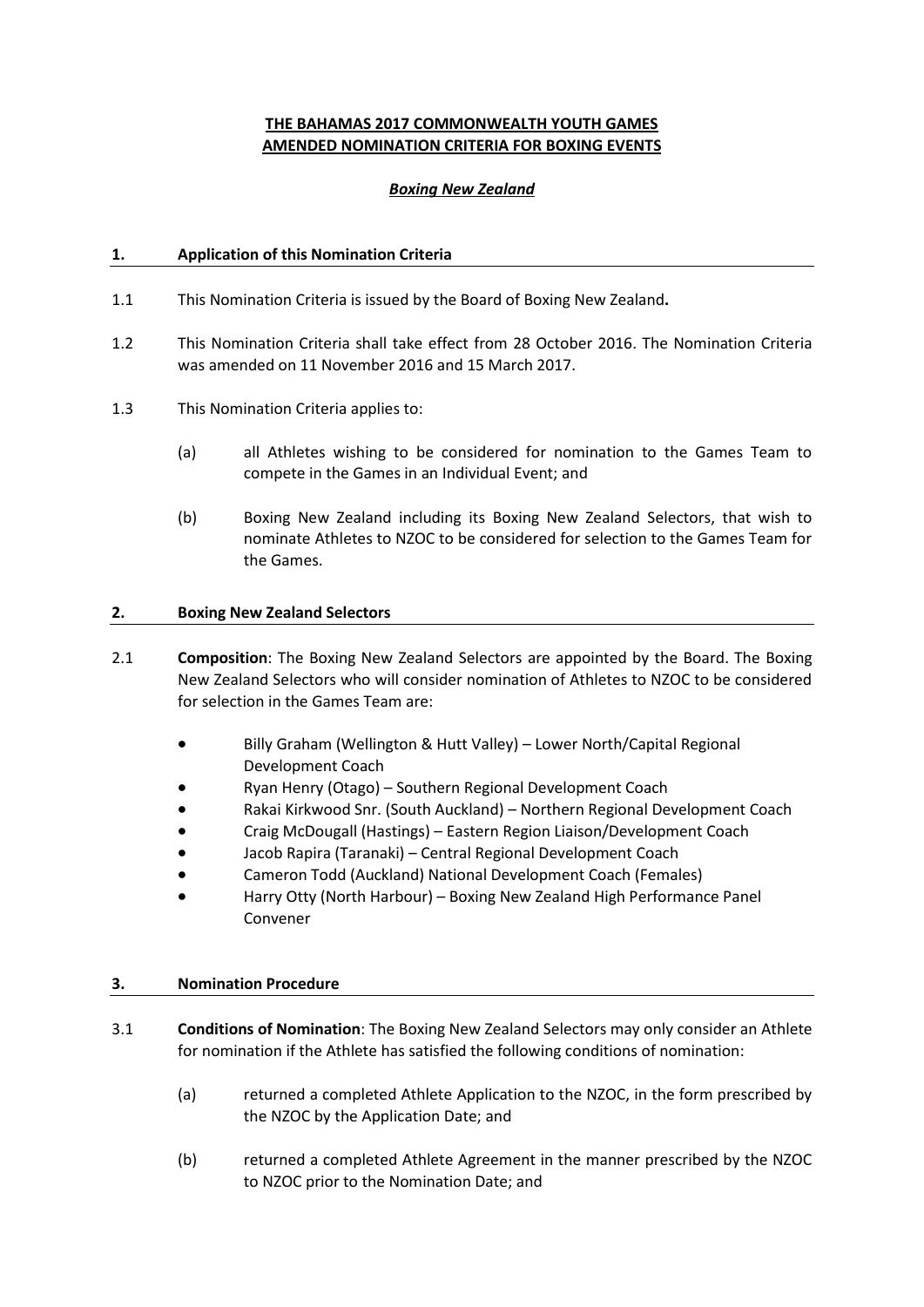- (c) demonstrated to the satisfaction of Boxing New Zealand that they are not suffering any physical or mental impairment that would prevent them from competing in the Games to the highest possible standard; and
- (d) acted in such a manner so as not to bring the Athlete, the sport, Boxing New Zealand or the NZOC into public disrepute; and
- (e) to Boxing New Zealand's knowledge has not used or administered any substance which, if it had been detected as being present in the Athlete's body tissue or fluids, would have constituted doping, or used any prohibited method or committed any other doping offence as defined Boxing New Zealand's, the International Federation's (IF's) or NZOC's Integrity Regulation;
- (f) be born between 1 January 1999 and 31 December 2000; and
- (g) from 8 January 2017 has provided their name and contact address details to NZOC for the purpose of out of competition drug testing with Drug Free Sport New Zealand, unless otherwise agreed with NZOC.
- <span id="page-1-0"></span>3.2 **Quota Places**: The Games Team quota for NZOC has been determined by the Bahamas 2017 Games Organising Committee at 28 Athletes for New Zealand, across all sports. Automatic nominations are not applicable for this Nomination Criteria as Games Team size will be determined by the NZOC quota allocated by the Bahamas 2017 Local Organising Committee**.**
- 3.3 **Nomination if Nomination Criteria Met**: Provided the requirements set out in clause 3.1 and [3.2](#page-1-0) are met, the Boxing New Zealand Selectors shall nominate those Athletes it considers meet the Nomination Criteria set out below.

### **4. Nomination Criteria**

- 4.1 **Nomination Criteria**: The Boxing New Zealand Nomination Criteria for nomination to the Games Team is made up of two parts:
	- (a) the Over-Riding Nomination Criteria specified in clause [4.2;](#page-1-1) and
	- (b) the Specific Nomination Factors specified in clause 4.3.

### <span id="page-1-1"></span>4.2 **Over-Riding Nomination Criteria**:

- (a) In determining whether or not to nominate an Athlete to a Boxing Event, the Boxing New Zealand Selectors must be satisfied overall that the Athlete:
	- i. has a high national ranking (e.g. top 3) or has placed in the top 3 of the most recent National age group championships in the Boxing Event; and
	- ii. has a track record of sufficient quality and depth that Boxing New Zealand believes demonstrates the Athlete will perform with distinction at the Games.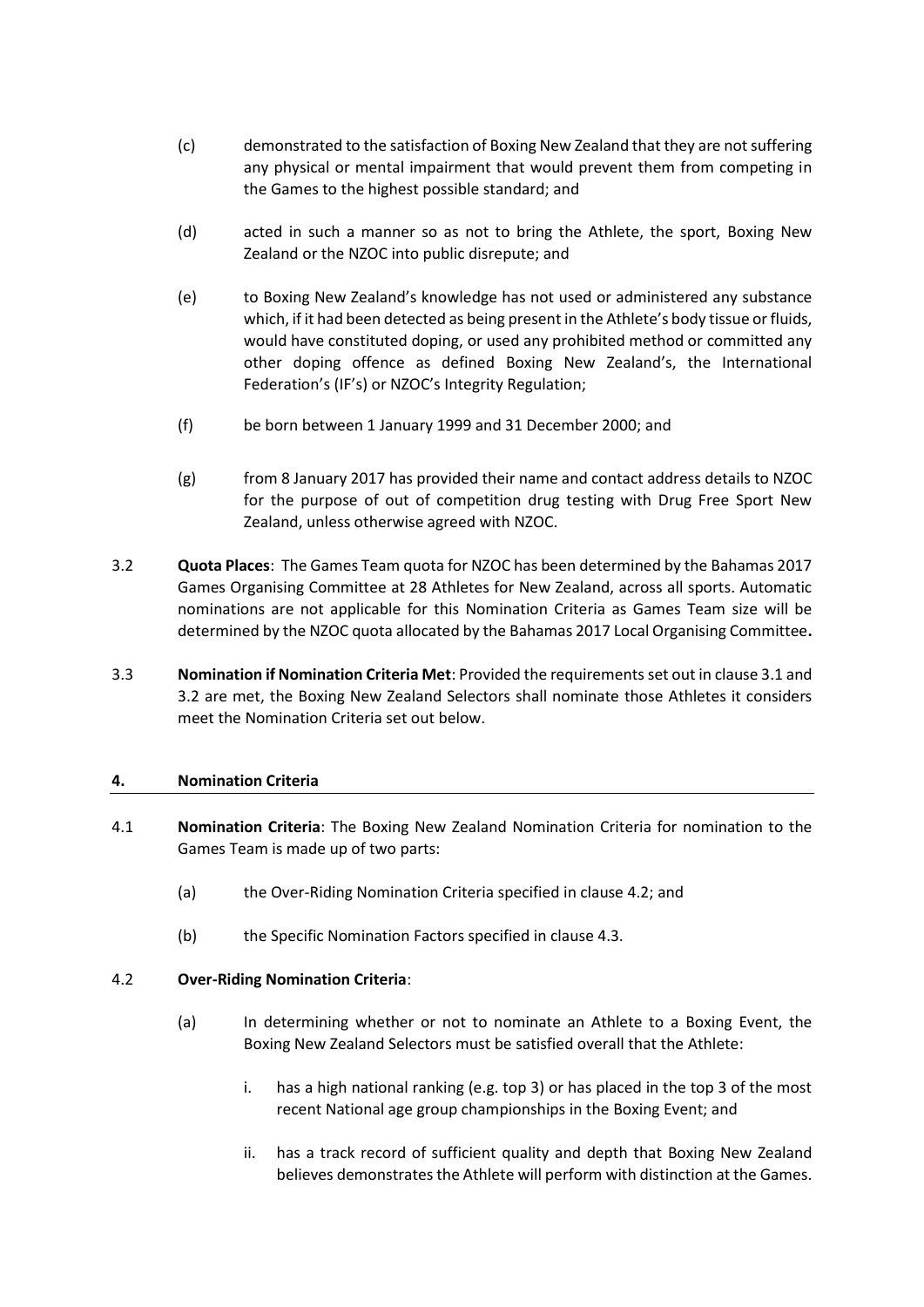- (b) Evidence: In determining whether or not the Athlete has met the Over-Riding Nomination Criteria for a Boxing Event in clause 4.2(a) above, the Boxing New Zealand Selectors shall take into account:
	- i. Performances: the Athlete's performances in the Boxing Event at which they seek to be selected for the Games in the following Key Events during the period 1 June, 2016 to 31 March, 2017:
		- 2016 National Championships; or
		- North Island, South Island Championships; or
		- Golden Gloves in 2016
		- International (duel) V Australia March, 2017 (date TBC)
	- ii. Results: the Athlete achieving the following results:
		- national title holder or runner up in their selected weight category at the 2016 National Championships; or
		- title/runner up during the North Island, South Island Championships or NZ Golden Gloves in 2016; or
		- a top two placing in the national championships or Golden Gloves in 2015 and who has shown a continued high level of performance, including international events where applicable, throughout the previous two years (i.e. March 2015 to March 2017).
- 4.3 **Specific Nomination Factors**: When considering the Over-Riding Nomination Criteria above, the Boxing New Zealand Selectors may also take into account any one or more of the following factors about an Athlete:
	- (a) any other performances or results in competitions / events in addition to the Key Events;
	- (b) adequate fitness and a commitment to maintain a fitness and training programme as agreed with the applicable coach(es);
	- (c) demonstrated good behaviour, including a commitment to training and attendance at training camps;
	- (d) demonstrated compatibility with others in a team environment;
	- (e) demonstrated compliance with the rules of events and competitions;
	- (f) understanding and respect for the obligations that accompany being a member of a New Zealand team when competing at the Games, including respect for team members and support staff;
	- (g) willingness to promote Boxing New Zealand in a positive manner;
	- (h) demonstrated ability to take personal responsibility for self and their results;
	- (i) proven ability to be reliable; and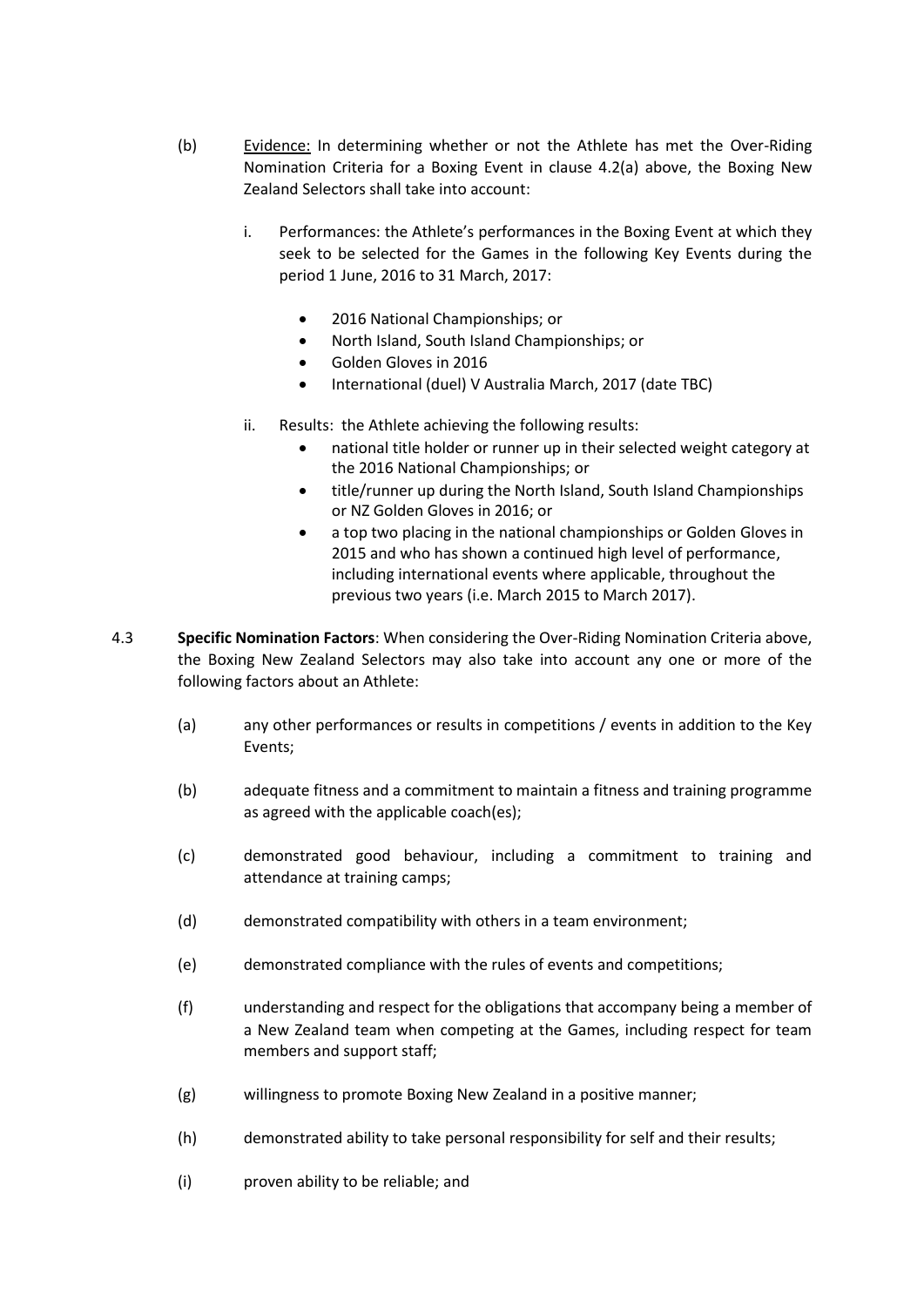- (j) any other factor(s) the Boxing New Zealand Selectors consider relevant.
- 4.4 **Own Enquiries:** In considering any one or more of the above factors, the Boxing New Zealand Selectors may make such enquiries of the Athlete, or other persons, as they see fit.
- 4.5 **Weight to be Given to Specific Nomination Factors:** The Boxing New Zealand Selectors may give weight to any one or more of the Specific Nomination Factors and, if it does, to apply such weighting to one or more Athletes. No particular factor shall be weighted more or less significantly by reason only of the order in which that factor appears in this Nomination Criteria.
- 4.6 **Tied Athletes:** If two or more Athletes meet the Over-Riding Nomination Criteria set out in clause 4.2(a) and (b) then the Boxing New Zealand Selectors may, in their sole discretion, determine the Athlete to be nominated to the NZOC through a box-off. Such time, date and location of the box-off to be notified to the Athletes by Boxing New Zealand.
- 4.7 **Extenuating Circumstances:** In any decision regarding the nomination of Athletes to the Games Team, the Boxing New Zealand Selectors may, in their sole discretion, take into account any extenuating circumstances in accordance with claus[e 5](#page-3-0) below.
- 4.8 **Nomination Procedure:** After consideration of this Nomination Criteria, the Boxing New Zealand Selectors shall follow the procedure set out in clause 9 of the NZOC Nomination and Selection Regulation.

# <span id="page-3-0"></span>**5. Extenuating Circumstances**

- 5.1 **Extenuating Circumstances:** In considering the nomination of Athletes in accordance with this Nomination Criteria, the Boxing New Zealand Selectors may, in their sole discretion, give weight to any extenuating circumstances which may include, but are not limited to, the following:
	- (a) injury or illness;
	- (b) travel delays;
	- (c) equipment failure;
	- (d) bereavement or personal misfortune; and/or
	- (e) any other factors reasonably considered by the Boxing New Zealand Selectors to constitute extenuating circumstances.
- 5.2 **Athlete to Advise:** Athletes unable to compete at events, trials, or other attendances required under this Nomination Criteria, must advise the Chief Executive of the extenuating circumstances and reasons, in writing, with as much advance notice as possible and ideally seven (7) days prior to the commencement of the event, trial or other attendance. If the Chief Executive is not notified of any extenuating circumstances in accordance with this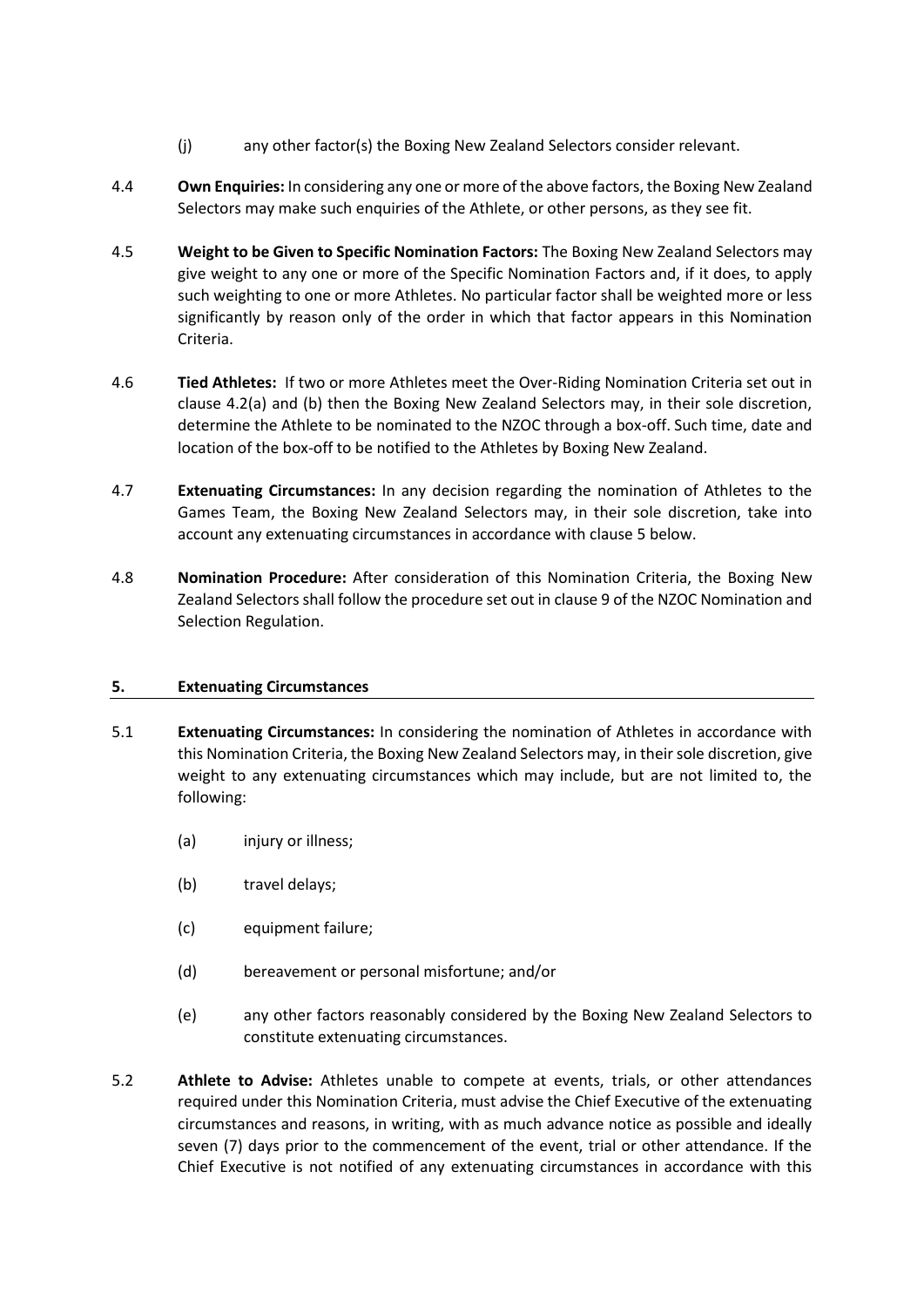Nomination Criteria, then the Boxing New Zealand Selectors have no obligation to rely on such circumstances.

- 5.3 **Medical Certificate:** In the case of injury or illness, Athletes may be required by the Boxing New Zealand Selectors to provide a medical certificate and/or to undergo an examination by a health practitioner/s nominated by the Boxing New Zealand Selectors, and to provide that opinion and/or report to the Boxing New Zealand Selectors. Any failure to agree to such a request may result in the Boxing New Zealand Selectors being unable to consider the injury or illness as an extenuating circumstance.
- 5.4 **Case by Case:** In the case of any extenuating circumstance/s, the Boxing New Zealand Selectors will make a decision on a case-by-case basis.

## **6. Appeal Procedure**

- 6.1 **Nomination Appeals**: An Athlete may appeal to Boxing New Zealand against their nonnomination to the NZOC by the Boxing New Zealand Selectors provided that the Athlete has returned a completed:
	- (a) Athlete Application to the NZOC by the Application Date; and
	- (b) Athlete Agreement to the NZOC by the Nomination Date.
- 6.2 **Procedures for Nomination Appeals**: Any appeal under paragraph 6.1 must be made in accordance with the procedures set out in clause 13 of the NZOC Nomination and Selection Regulation.

### **7. Inconsistencies**

- 7.1 **NZOC Nomination and Selection Regulation:** In the event there is any inconsistency between this Nomination Criteria and the NZOC Nomination and Selection Regulation, the NZOC Nomination and Selection Regulation shall prevail.
- 7.2 **CGF Sport Programme Criteria:** If this Nomination Criteria imposes a higher qualification standard or a lesser number of participants than stated by CGF, this shall not be regarded as an inconsistency.

### **8. Amendments to this Nomination Criteria**

- 8.1 **Prior to Nomination Date:** This Nomination Criteria may be amended or supplemented from time to time by the Board, before the Nomination Date, provided NZOC has approved the amendment/s and supplement/s.
- 8.2 **Notice:** The Board will give as much notice as possible of any amendment/s or supplement/s made under clause 8.1 to this Nomination Criteria, to persons it considers may be affected by any such amendment/s or supplement/s.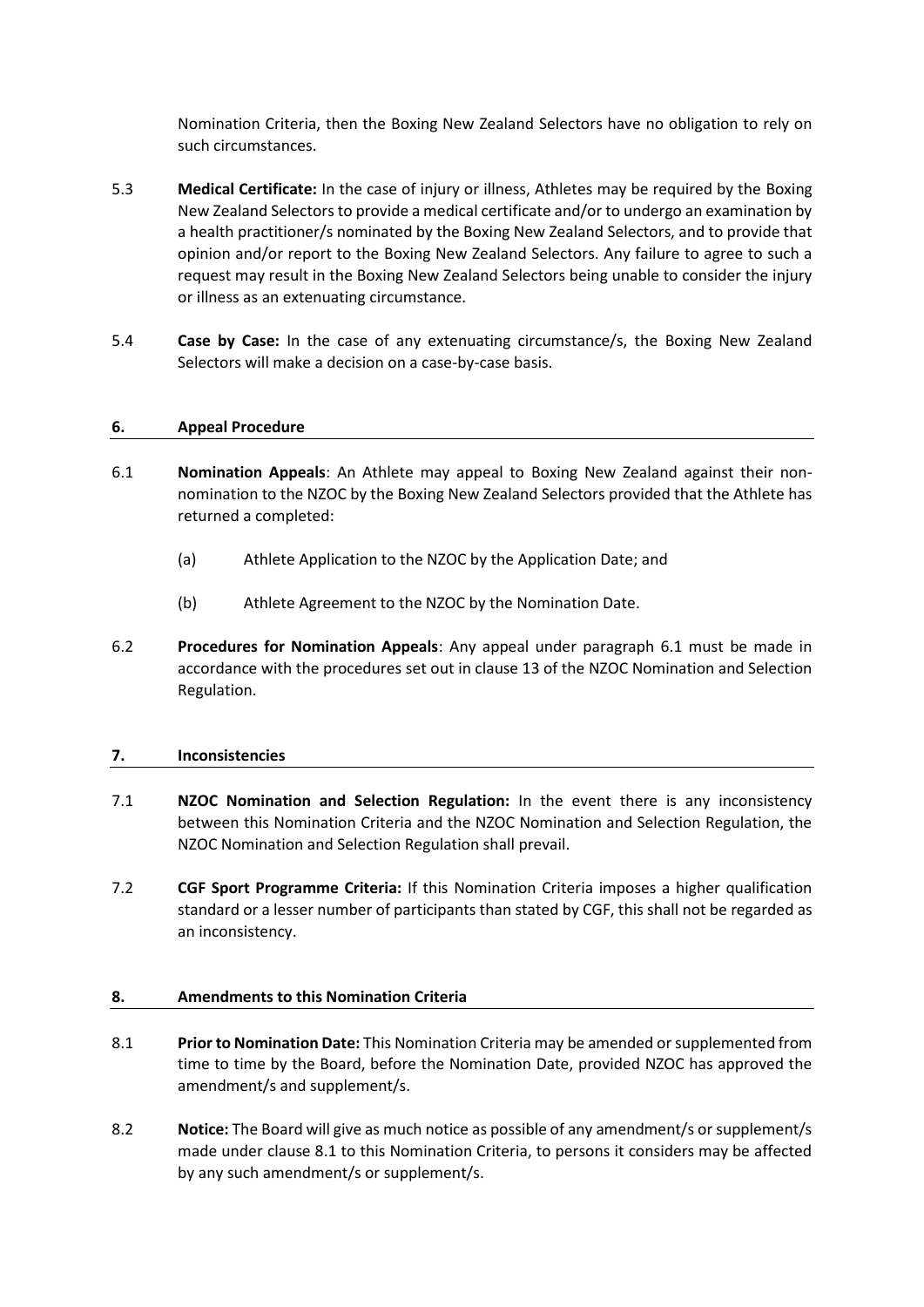### **9. Definitions**

- 9.1 **Application Date** means 24 March 2017, as specified by the NZOC, by which Athletes must submit a completed Athlete Application in accordance with clause 8.3 of the NZOC Nomination and Selection Regulation.
- 9.2 **Athlete** means a person who wishes to be considered for nomination to the Games Team.
- 9.3 **Athlete Agreement** means the agreement that must be completed by any Athlete wishing to be considered for nomination and selection to the Games Team in accordance with clause 8.4 of the NZOC Nomination and Selection Regulation.
- 9.4 **Athlete Application** means the form set by the NZOC that must be completed by any Athlete applying to be nominated and selected to the Games Team.
- 9.5 **Board** means the National Executive of Boxing New Zealand as constituted under the Constitution.
- 9.6 **Boxing Event** means the following events in which an Athlete competes at the Games:

| Men's Boxing Events | <b>Women's Boxing Events</b> |
|---------------------|------------------------------|
| $46 - 49$ kg        |                              |
| 52kg                | 51kg                         |
| 56kg                |                              |
| 60kg                | 60kg                         |
| 69kg                |                              |
| 75kg                | 75kg                         |
| 81kg                |                              |

- 9.7 **Boxing New Zealand** means Boxing New Zealand Incorporated.
- 9.8 **Boxing New Zealand Selectors** means the selectors appointed by Boxing New Zealand in accordance with clause 2 of this Nomination Criteria.
- 9.9 **CGF** means the Commonwealth Games Federation.
- 9.10 **Chief Executive** means the Chief Executive Officer of Boxing New Zealand and includes his / her nominee.
- 9.11 **Constitution** means the Constitution of Boxing New Zealand*.*
- 9.12 **Games** means the Commonwealth Youth Games to be held in The Bahamas from 18 July 23 July 2017.
- 9.13 **Games Team** means the New Zealand Team at the Games selected in accordance with the NZOC Selection Policy for the Games.